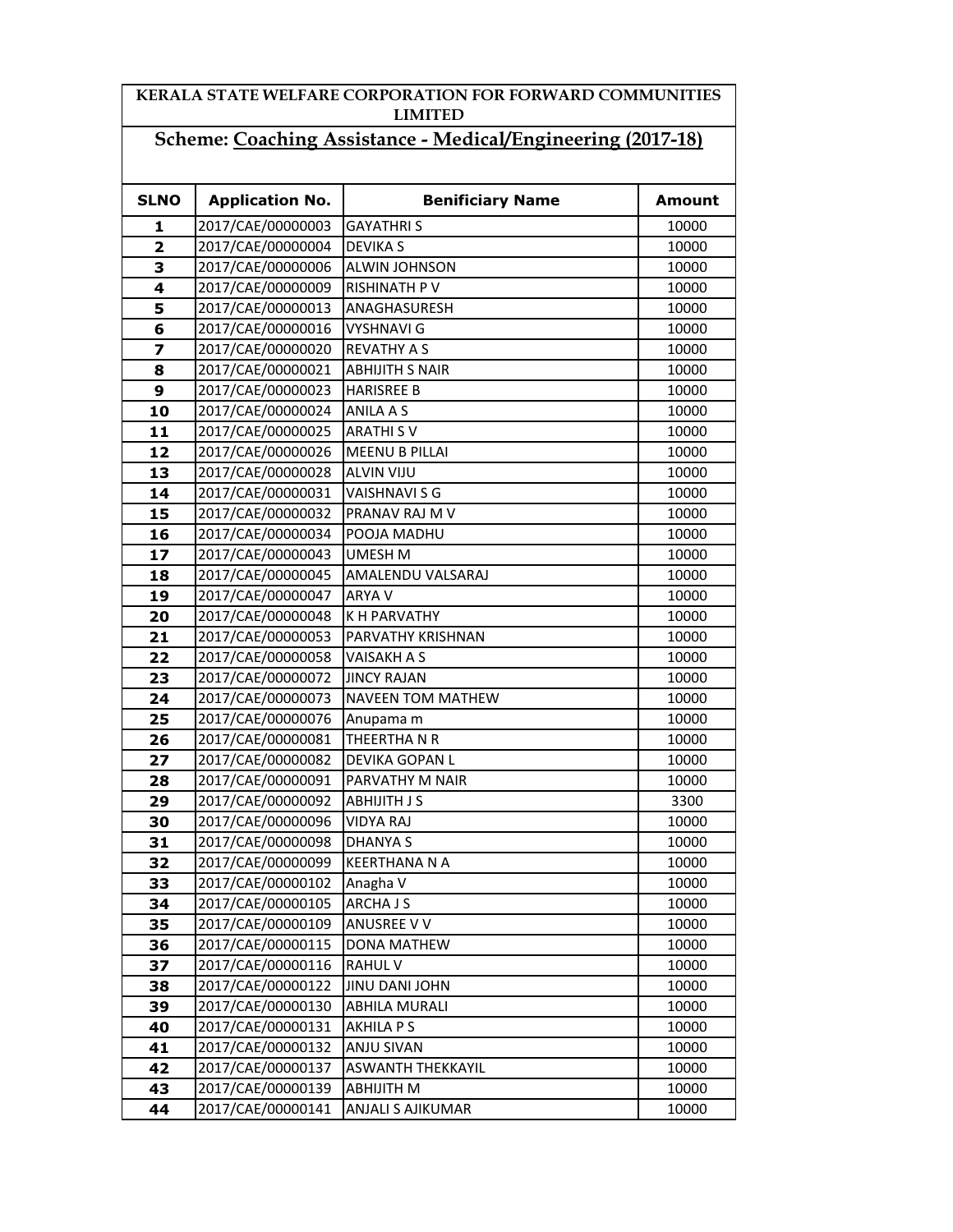| 45       | 2017/CAE/00000145                      | DEVIKA K V                     | 10000          |
|----------|----------------------------------------|--------------------------------|----------------|
| 46       | 2017/CAE/00000147                      | ANJALI M V                     | 10000          |
| 47       | 2017/CAE/00000153                      | <b>MAHIM</b>                   | 10000          |
| 48       | 2017/CAE/00000156                      | <b>GAYATHRI G S</b>            | 10000          |
| 49       | 2017/CAE/00000158                      | ANANDU ANILKUMAR               | 10000          |
| 50       | 2017/CAE/00000165                      | APSARA G KRISHNAN              | 10000          |
| 51       | 2017/CAE/00000168                      | <b>SWATHIGS</b>                | 10000          |
| 52       | 2017/CAE/00000176                      | SARATH MOHAN                   | 10000          |
| 53       | 2017/CAE/00000181                      | ARUN V KUMAR                   | 10000          |
| 54       | 2017/CAE/00000183                      | <b>KARTHIKA B R</b>            | 10000          |
| 55       | 2017/CAE/00000185                      | AMRUTHA M AJAYAN               | 10000          |
| 56       | 2017/CAE/00000186                      | ATHIRA JOHN                    | 10000          |
| 57       | 2017/CAE/00000189                      | POURNAMI PRAKASH               | 10000          |
| 58       | 2017/CAE/00000196                      | ANCY MONACHAN                  | 10000          |
| 59       | 2017/CAE/00000197                      | ATHIRA C N                     | 10000          |
| 60       | 2017/CAE/00000199                      | DARSANA ANAND                  | 10000          |
| 61       | 2017/CAE/00000200                      | LAKSHMI GAGANAN                | 10000          |
| 62       | 2017/CAE/00000202                      | <b>TEENA SABU</b>              | 10000          |
| 63       | 2017/CAE/00000203                      | ANJALI KRISHNA J P             | 10000          |
| 64       | 2017/CAE/00000205                      | <b>JISMY ROSMIN JOSE</b>       | 10000          |
| 65       | 2017/CAE/00000206                      | BEYULA KUNJUMON                | 7000           |
| 66       | 2017/CAE/00000207                      | <b>ARATHI A</b>                | 10000          |
| 67       | 2017/CAE/00000216                      | ANNU MARIA JOHN                | 10000          |
| 68       | 2017/CAE/00000218                      | <b>SUMITHADASYS</b>            | 10000          |
| 69       | 2017/CAE/00000219                      | MONICA JOHN                    | 10000          |
| 70       | 2017/CAE/00000220                      | ANJANA P                       | 10000          |
| 71       | 2017/CAE/00000223                      | NIRMALA JOSEPH                 | 10000          |
| 72       | 2017/CAE/00000229                      | <b>BINY M VINU</b>             | 10000          |
| 73       | 2017/CAE/00000234                      | <b>BINDHYA BENNY</b>           | 10000          |
| 74       | 2017/CAE/00000235                      | BLESSYMOL SEBASTIAN            | 10000          |
| 75       | 2017/CAE/00000238                      | AMBAREESH V SANKARAN           | 10000          |
| 76       | 2017/CAE/00000245                      | <b>ANITTA MARTIN</b>           | 10000          |
| 77       | 2017/CAE/00000246                      | ANUSREE VINOD K                | 10000          |
| 78       | 2017/CAE/00000251                      | VIPIN K                        | 10000          |
| 79       | 2017/CAE/00000253                      | ANAGHA LEKSHMI M B             | 8020           |
| 80       | 2017/CAE/00000256                      | VARSHA P J                     | 10000          |
| 81<br>82 | 2017/CAE/00000258<br>2017/CAE/00000263 | GOPIKA R NAIR<br><b>REJIPR</b> | 10000<br>10000 |
| 83       | 2017/CAE/00000277                      | <b>SHEMIN ANTO</b>             | 10000          |
| 84       | 2017/CAE/00000284                      | POOJA R NAMBIAR                | 10000          |
| 85       | 2017/CAE/00000285                      | PARVATHY M                     | 10000          |
| 86       | 2017/CAE/00000293                      | ARSHA ANNA PATHROSE            | 10000          |
| 87       | 2017/CAE/00000294                      | ADITHYA KRISHNAN S             | 10000          |
| 88       | 2017/CAE/00000297                      | VISHNU RAJ R                   | 10000          |
| 89       | 2017/CAE/00000305                      | <b>JOMOL KJ</b>                | 10000          |
| 90       | 2017/CAE/00000307                      | ANEETTA GILSON                 | 10000          |
| 91       | 2017/CAE/00000310                      | NEETHU JOSEPH                  | 10000          |
| 92       | 2017/CAE/00000313                      | <b>GOPIKA B</b>                | 10000          |
| 93       | 2017/CAE/00000314                      | <b>JESPINKA</b>                | 10000          |
| 94       | 2017/CAE/00000315                      | AMRITHA V M                    | 10000          |
|          |                                        |                                |                |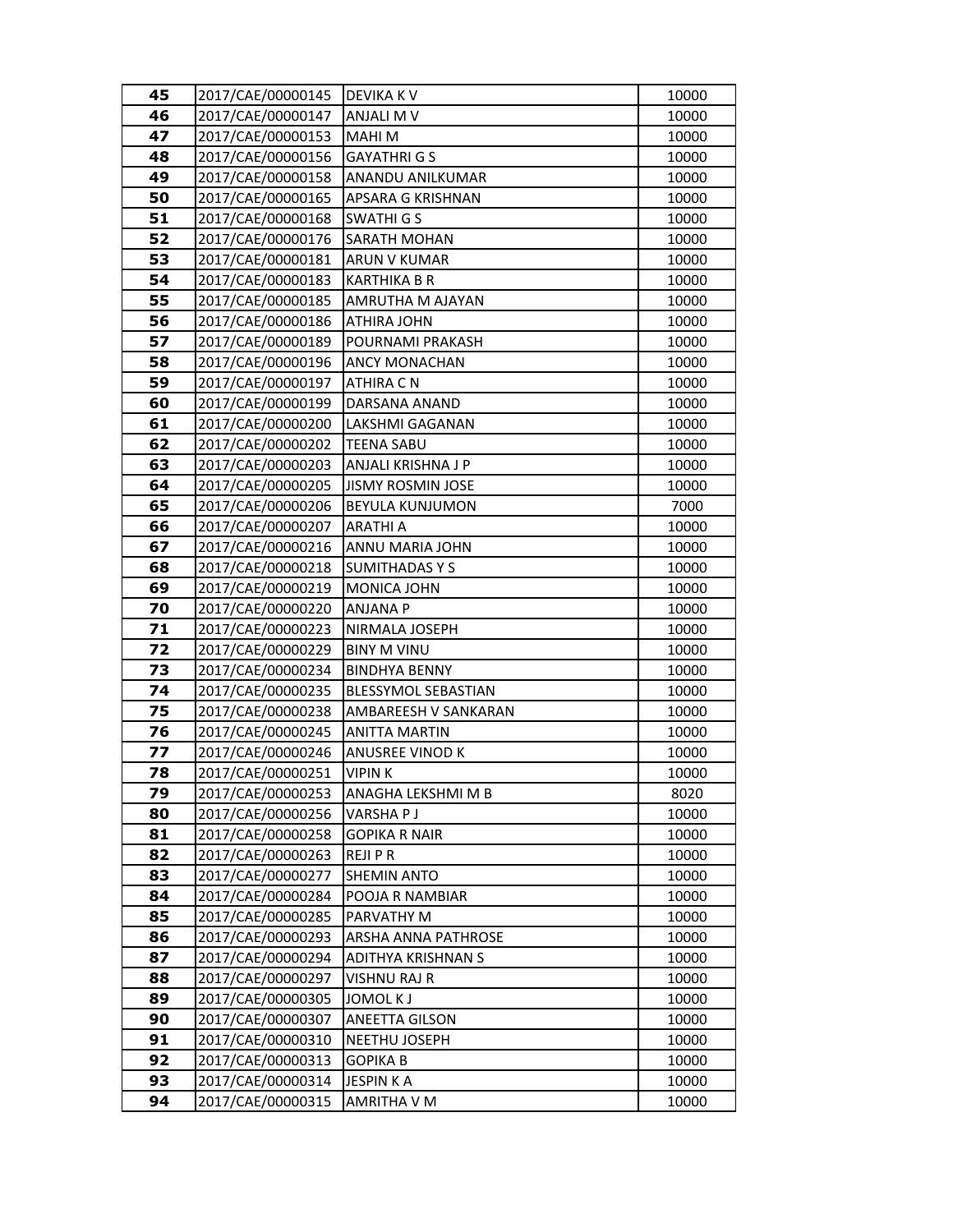| 95         | 2017/CAE/00000322                      | SREELAKSHMI K                                 | 10000          |
|------------|----------------------------------------|-----------------------------------------------|----------------|
| 96         | 2017/CAE/00000323                      | ARYA K VINOD                                  | 10000          |
| 97         | 2017/CAE/00000324                      | SHILPA SHAJI                                  | 10000          |
| 98         | 2017/CAE/00000329                      | MEENU M S                                     | 10000          |
| 99         | 2017/CAE/00000332                      | <b>ANET REGI</b>                              | 10000          |
| 100        | 2017/CAE/00000333                      | AISWARYA J NAIR                               | 10000          |
| 101        | 2017/CAE/00000336                      | NEETHUKRISHNA R L                             | 10000          |
| 102        | 2017/CAE/00000337                      | AKHIL M K                                     | 10000          |
| 103        | 2017/CAE/00000340                      | <b>AKHILA B</b>                               | 10000          |
| 104        | 2017/CAE/00000341                      | <b>GOKUL B S</b>                              | 10000          |
| 105        | 2017/CAE/00000351                      | DEVU C S                                      | 10000          |
| 106        | 2017/CAE/00000355                      | <b>ANJALIK</b>                                | 10000          |
| 107        | 2017/CAE/00000358                      | <b>DENIYA RENNY</b>                           | 10000          |
| 108        | 2017/CAE/00000371                      | ALBERT JOSEPH BABY                            | 10000          |
| 109        | 2017/CAE/00000373                      | <b>ANCEY SUKU</b>                             | 10000          |
| 110        | 2017/CAE/00000379                      | <b>RIYA S THOMAS</b>                          | 10000          |
| 111        | 2017/CAE/00000388                      | ANGEL MARIA V ALEX                            | 10000          |
| 112        | 2017/CAE/00000397                      | <b>ANJALIR</b>                                | 10000          |
| 113        | 2017/CAE/00000400                      | <b>JISMY GEORGE</b>                           | 10000          |
| 114        | 2017/CAE/00000402                      | <b>ATHUL M NAIR</b>                           | 10000          |
| 115        | 2017/CAE/00000406                      | <b>KAVYA UNNI</b>                             | 10000          |
| 116        | 2017/CAE/00000410                      | <b>ANAND R DAS</b>                            | 10000          |
| 117        | 2017/CAE/00000416                      | <b>ABHIRAMI C</b>                             | 10000          |
| 118        | 2017/CAE/00000420                      | ANANDU AS                                     | 10000          |
| 119        | 2017/CAE/00000423                      | AISWARYA C V                                  | 10000          |
| 120        | 2017/CAE/00000431                      | MARIYA SHAJI                                  | 10000          |
| 121        | 2017/CAE/00000434                      | ANAND <sub>M</sub>                            | 10000          |
| 122        | 2017/CAE/00000450                      | SREELAKSHMI K NAIR                            | 10000          |
| 123        | 2017/CAE/00000454                      | <b>SUBHADRA S NAIR</b>                        | 10000          |
| 124        | 2017/CAE/00000457                      | <b>RENJITH R</b>                              | 10000          |
| 125        | 2017/CAE/00000459                      | <b>CHITHRA S</b>                              | 10000          |
| 126        | 2017/CAE/00000463                      | <b>VISHAKH O S</b>                            | 10000          |
| 127        | 2017/CAE/00000466                      | ALEENA BABY                                   | 10000          |
| 128        | 2017/CAE/00000481                      | <b>BETTIN JOSHY</b>                           | 10000          |
| 129        | 2017/CAE/00000486                      | <b>ASWINI S NAIR</b>                          | 10000          |
| 130        | 2017/CAE/00000487<br>2017/CAE/00000488 | HARIKRISHNA R NAIR                            | 10000          |
| 131<br>132 | 2017/CAE/00000494                      | <b>VINSELET JACOB</b><br><b>ATHIRA SURESH</b> | 10000<br>10000 |
| 133        | 2017/CAE/00000502                      | HARIKRISHNAN U                                | 10000          |
| 134        | 2017/CAE/00000505                      | ARATHI S K                                    | 10000          |
| 135        | 2017/CAE/00000507                      | ANAGHA K                                      | 10000          |
| 136        | 2017/CAE/00000509                      | <b>ARUN JOSHY</b>                             | 10000          |
| 137        | 2017/CAE/00000516                      | <b>ABHINAV G NAMBIAR</b>                      | 10000          |
| 138        | 2017/CAE/00000521                      | <b>ALEENA SUNNY</b>                           | 10000          |
| 139        | 2017/CAE/00000522                      | <b>KRISHNAPRIYA S</b>                         | 10000          |
| 140        | 2017/CAE/00000535                      | JEESMON K C                                   | 10000          |
| 141        | 2017/CAE/00000536                      | JAYAKRISHNAN J                                | 10000          |
| 142        | 2017/CAE/00000539                      | SNEHAMS                                       | 10000          |
| 143        | 2017/CAE/00000540                      | AJITH R                                       | 10000          |
| 144        | 2017/CAE/00000544                      | <b>ELIZABETH ROSE SOY</b>                     | 10000          |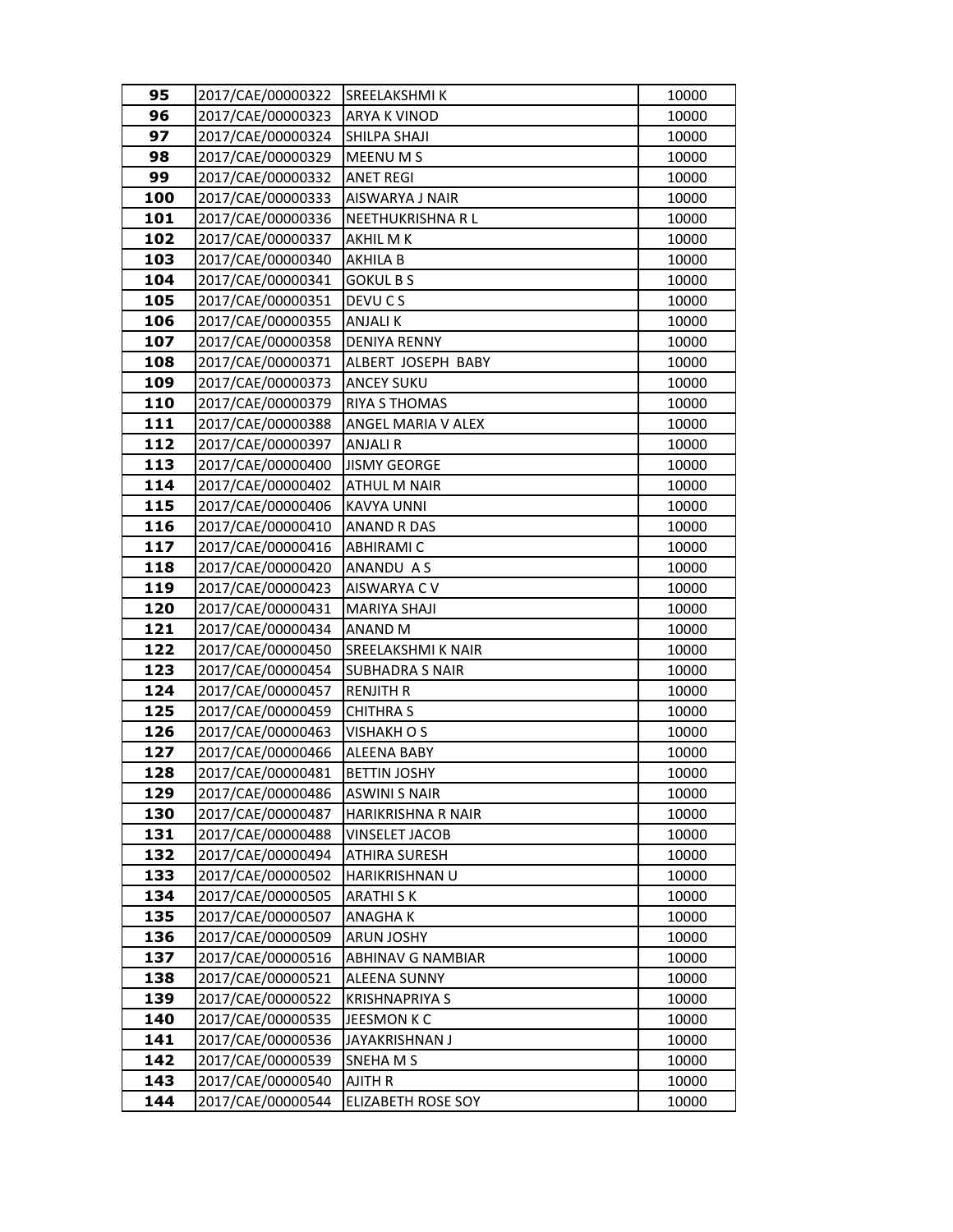| 145        | 2017/CAE/00000545                      | <b>ALEENA JOSEPH</b>              | 10000          |
|------------|----------------------------------------|-----------------------------------|----------------|
| 146        | 2017/CAE/00000549                      | <b>JULIYA GEORGE</b>              | 10000          |
| 147        | 2017/CAE/00000555                      | <b>ARUN MATHEW</b>                | 10000          |
| 148        | 2017/CAE/00000570                      | KAVYA M                           | 10000          |
| 149        | 2017/CAE/00000572                      | <b>ASWATHY KS</b>                 | 10000          |
| 150        | 2017/CAE/00000573                      | SARANYA A P                       | 10000          |
| 151        | 2017/CAE/00000576                      | <b>SREYAS GEORGE</b>              | 10000          |
| 152        | 2017/CAE/00000577                      | NIMA G KRISHNAN                   | 10000          |
| 153        | 2017/CAE/00000578                      | ATHULYA B S                       | 10000          |
| 154        | 2017/CAE/00000582                      | <b>ANAGHA C P</b>                 | 10000          |
| 155        | 2017/CAE/00000584                      | ALOK K                            | 10000          |
| 156        | 2017/CAE/00000588                      | <b>ATHIRAK</b>                    | 10000          |
| 157        | 2017/CAE/00000590                      | VARSHA M NAIR                     | 10000          |
| 158        | 2017/CAE/00000603                      | SANGEETHA SAJEEV                  | 10000          |
| 159        | 2017/CAE/00000612                      | SAJITHA S                         | 10000          |
| 160        | 2017/CAE/00000613                      | JOHNSEENA N M                     | 10000          |
| 161        | 2017/CAE/00000618                      | <b>JAIBY VARGHESE</b>             | 10000          |
| 162        | 2017/CAE/00000619                      | <b>ANJU THOMAS</b>                | 10000          |
| 163        | 2017/CAE/00000622                      | PAULSAI JOY                       | 10000          |
| 164        | 2017/CAE/00000623                      | <b>DONA VARGHESE</b>              | 10000          |
| 165        | 2017/CAE/00000630                      | MALAVIKA MADHAVAN                 | 10000          |
| 166        | 2017/CAE/00000632                      | ATHULYA GEOGY                     | 10000          |
| 167        | 2017/CAE/00000633                      | ARDRA P M                         | 10000          |
| 168        | 2017/CAE/00000649                      | VIDYA S VIJAYAN                   | 10000          |
| 169        | 2017/CAE/00000653                      | C ANJANA RAJAN                    | 10000          |
| 170        | 2017/CAE/00000656                      | VISHNUDAS V U                     | 10000          |
| 171        | 2017/CAE/00000658                      | <b>AIRIN TOMY</b>                 | 10000          |
| 172        | 2017/CAE/00000660                      | DEVANARAYAN A S                   | 10000          |
| 173        | 2017/CAE/00000674                      | ANJU A K                          | 10000          |
| 174        | 2017/CAE/00000680                      | <b>JISMY POULOSE</b>              | 10000          |
| 175        | 2017/CAE/00000682                      | <b>ANTO JOSEPH</b>                | 10000          |
| 176        | 2017/CAE/00000689                      | <b>BIBIN FRANCIS</b>              | 10000          |
| 177        | 2017/CAE/00000690                      | SREELAKSHMI SASI                  | 10000          |
| 178        | 2017/CAE/00000691                      | <b>FEBIN FRANCIS</b>              | 10000          |
| 179        | 2017/CAE/00000702                      | <b>GOKULA VENU</b>                | 10000          |
| 180        | 2017/CAE/00000709<br>2017/CAE/00000710 | SARATH KRISHNAN S                 | 10000          |
| 181<br>182 | 2017/CAE/00000712                      | MEENAKSHI M R<br><b>ANURANG R</b> | 10000<br>10000 |
| 183        | 2017/CAE/00000713                      | <b>ANJANA AUGUSTIN</b>            | 10000          |
| 184        | 2017/CAE/00000714                      | VISHNU KRISHNA M K                | 10000          |
| 185        | 2017/CAE/00000721                      | AJESH N                           | 10000          |
| 186        | 2017/CAE/00000727                      | ALINTA R JOSEPH                   | 10000          |
| 187        | 2017/CAE/00000740                      | <b>ARYA P</b>                     | 10000          |
| 188        | 2017/CAE/00000741                      | P ANAGHA VINOD                    | 10000          |
| 189        | 2017/CAE/00000742                      | SNEHA SEBASTIAN                   | 10000          |
| 190        | 2017/CAE/00000743                      | <b>RAHUL G</b>                    | 10000          |
| 191        | 2017/CAE/00000745                      | <b>BINIYA BENNY</b>               | 10000          |
| 192        | 2017/CAE/00000749                      | SREELEKSHMI L                     | 10000          |
| 193        | 2017/CAE/00000751                      | <b>SNEHA THOMAS</b>               | 10000          |
| 194        | 2017/CAE/00000752                      | ANJALY A R                        | 10000          |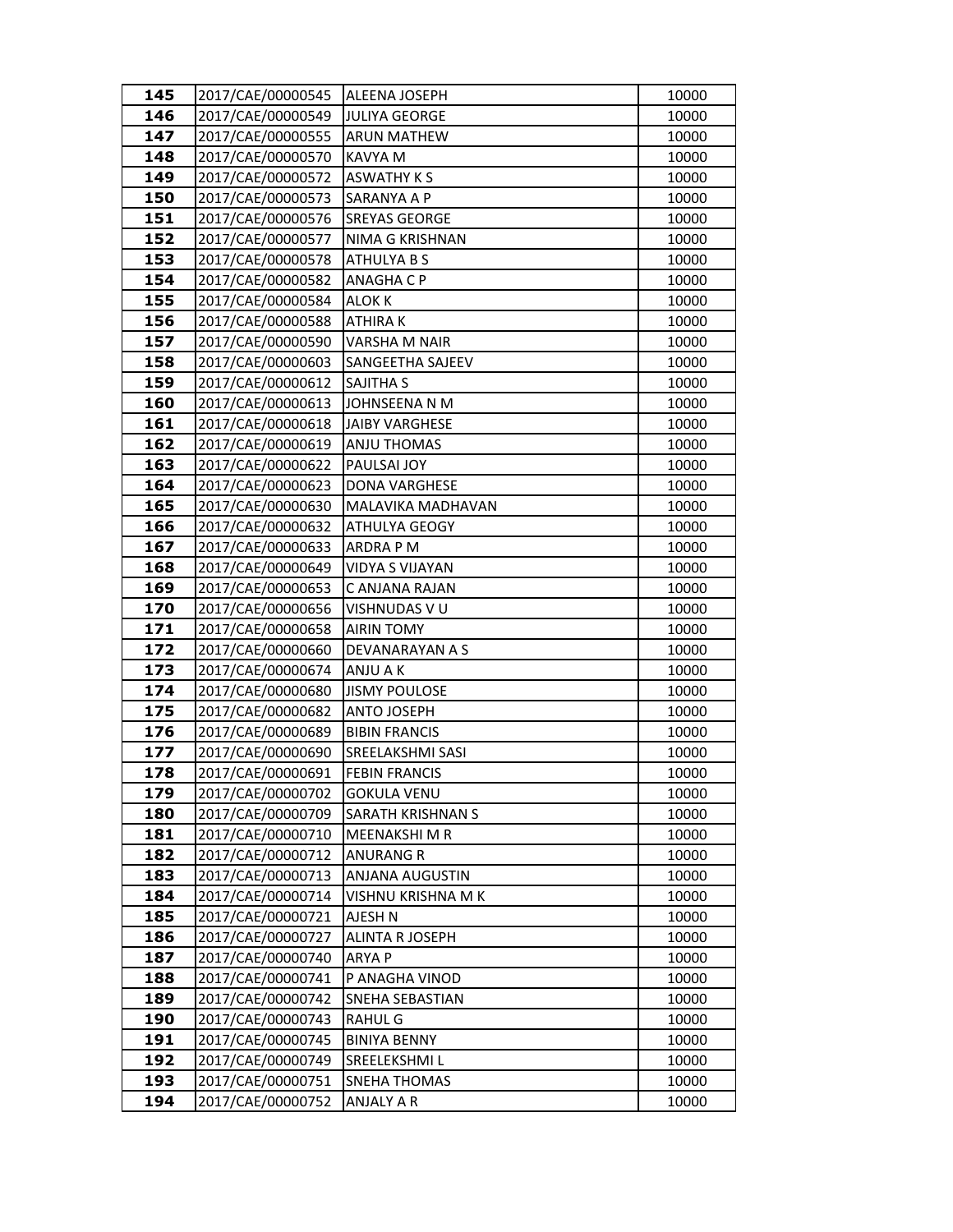| 195        | 2017/CAE/00000767                      | JAYALAKSHMI A                  | 10000          |
|------------|----------------------------------------|--------------------------------|----------------|
| 196        | 2017/CAE/00000777                      | <b>SARA THAMBI</b>             | 10000          |
| 197        | 2017/CAE/00000778                      | <b>ASWATHI RAJAGOPAL</b>       | 10000          |
| 198        | 2017/CAE/00000780                      | JOYAL JOHNSON                  | 10000          |
| 199        | 2017/CAE/00000783                      | <b>ARATHY A</b>                | 10000          |
| 200        | 2017/CAE/00000785                      | JITHILA J                      | 10000          |
| 201        | 2017/CAE/00000787                      | <b>CHRISTIN JAMES</b>          | 10000          |
| 202        | 2017/CAE/00000788                      | <b>KEERTHANA PS</b>            | 10000          |
| 203        | 2017/CAE/00000792                      | <b>ANJITHA S NAIR</b>          | 10000          |
| 204        | 2017/CAE/00000796                      | <b>GEETHU SREEKUMAR</b>        | 10000          |
| 205        | 2017/CAE/00000799                      | ANANDHU V K                    | 10000          |
| 206        | 2017/CAE/00000801                      | <b>GOPIKA R NAIR</b>           | 10000          |
| 207        | 2017/CAE/00000804                      | <b>DELNA SOJAN</b>             | 10000          |
| 208        | 2017/CAE/00000805                      | ROSMY WILSON                   | 10000          |
| 209        | 2017/CAE/00000809                      | AKHIL M K                      | 10000          |
| 210        | 2017/CAE/00000810                      | AMAL RAJ                       | 10000          |
| 211        | 2017/CAE/00000816                      | AKHIL BALACHANDRAN             | 10000          |
| 212        | 2017/CAE/00000817                      | VISHNU RAJ A                   | 10000          |
| 213        | 2017/CAE/00000828                      | <b>ABHINAND D</b>              | 10000          |
| 214        | 2017/CAE/00000842                      | <b>ANISHKA P S</b>             | 10000          |
| 215        | 2017/CAE/00000843                      | <b>ROSHAN THOMAS</b>           | 10000          |
| 216        | 2017/CAE/00000844                      | SREELAKSHMI SUDHEER KUMAR NAIR | 10000          |
| 217        | 2017/CAE/00000849                      | <b>ANIRUDH E R</b>             | 10000          |
| 218        | 2017/CAE/00000850                      | <b>BESTO JOHN</b>              | 10000          |
| 219        | 2017/CAE/00000852                      | <b>VIPUL V PILLAI</b>          | 10000          |
| 220        | 2017/CAE/00000855                      | DEVIKA RAJ B                   | 10000          |
| 221        | 2017/CAE/00000859                      | AROMAL G S                     | 10000          |
| 222        | 2017/CAE/00000860                      | <b>RENJITH SHAJI</b>           | 10000          |
| 223        | 2017/CAE/00000861                      | ANNA EMILDA SIMON              | 10000          |
| 224        | 2017/CAE/00000862                      | <b>NEESHMA JOSE</b>            | 10000          |
| 225        | 2017/CAE/00000865                      | SHALIMA P K SAJEEVAN           | 10000          |
| 226        | 2017/CAE/00000873                      | SREEDEVI C                     | 10000          |
| 227        | 2017/CAE/00000887                      | RESHMAU                        | 10000          |
| 228        | 2017/CAE/00000891                      | <b>ABHIDEV RD</b>              | 10000          |
| 229<br>230 | 2017/CAE/00000892                      | <b>JESMOL ABRAHAM</b>          | 10000          |
| 231        | 2017/CAE/00000893<br>2017/CAE/00000906 | CHRISNA ROSE<br>ROSEMARY DAVIS | 10000<br>10000 |
| 232        | 2017/CAE/00000924                      | AISWARYA UNNIKRISHNAN          | 10000          |
| 233        | 2017/CAE/00000925                      | ANU LEKSHMI G                  | 10000          |
| 234        | 2017/CAE/00000930                      | SNEHAL BABURAJAN NAMBOODIRI    | 10000          |
| 235        | 2017/CAE/00000932                      | JISA ANIE SAM                  | 10000          |
| 236        | 2017/CAE/00000934                      | <b>ARJUN B S</b>               | 10000          |
| 237        | 2017/CAE/00000939                      | <b>RITHUL V V</b>              | 10000          |
| 238        | 2017/CAE/00000942                      | ARAVIND B NAIR                 | 10000          |
| 239        | 2017/CAE/00000950                      | ANAKHA SB                      | 10000          |
| 240        | 2017/CAE/00000953                      | SOURAV K KRISHNAN              | 10000          |
| 241        | 2017/CAE/00000958                      | ALPHY JOSEPH                   | 10000          |
| 242        | 2017/CAE/00000963                      | <b>ALANTA JOHNSON</b>          | 10000          |
| 243        | 2017/CAE/00000970                      | <b>TOSIN C</b>                 | 10000          |
| 244        | 2017/CAE/00000979                      | ALBIN VARGHESE                 | 10000          |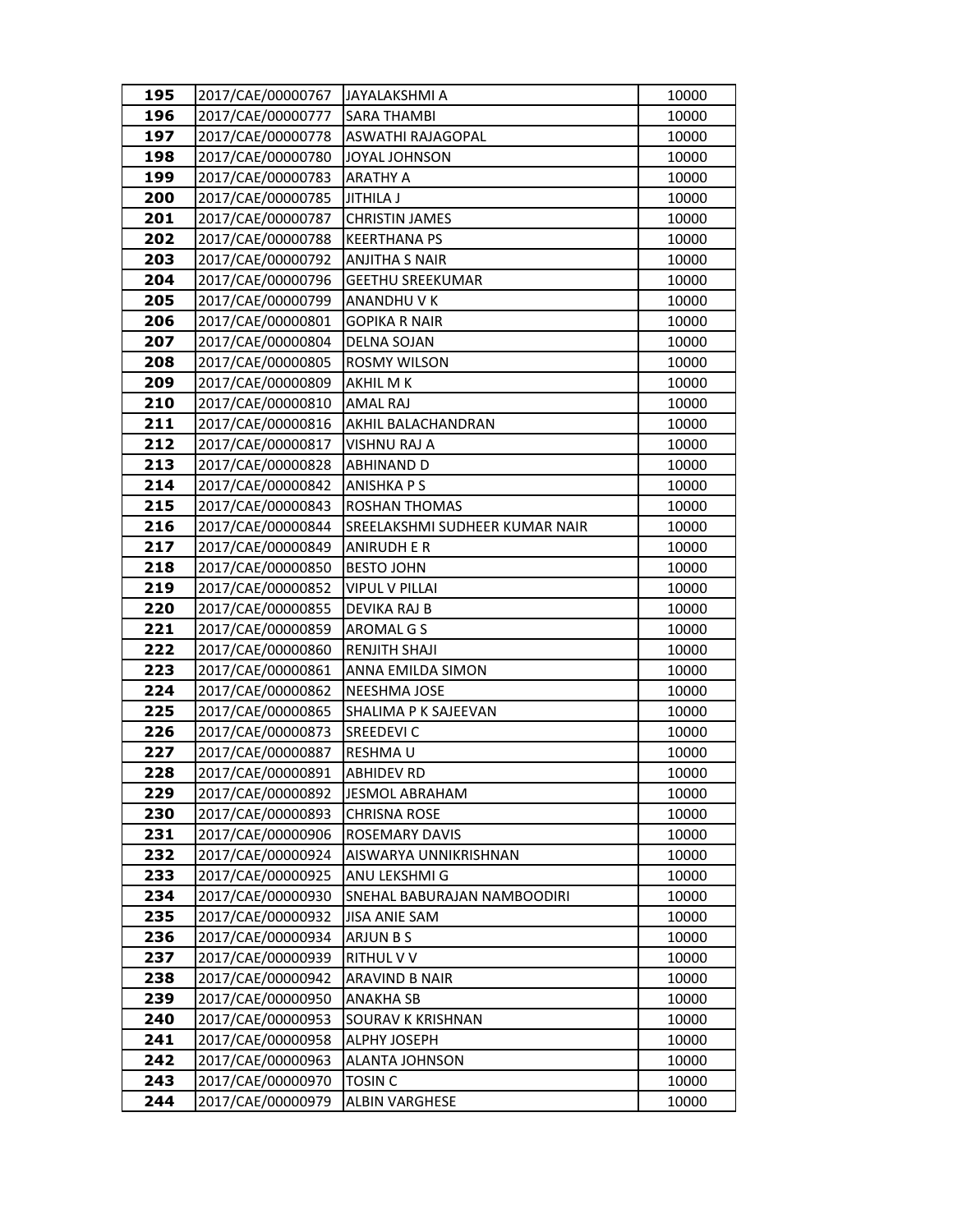| 245        | 2017/CAE/00000983                      | ATHIRA LALI SHAJI            | 10000          |
|------------|----------------------------------------|------------------------------|----------------|
| 246        | 2017/CAE/00000992                      | <b>KEERTHIK</b>              | 10000          |
| 247        | 2017/CAE/00000993                      | <b>HARIKRISHNAN S B</b>      | 10000          |
| 248        | 2017/CAE/00000997                      | JEWEL MARIYA THOMAS          | 10000          |
| 249        | 2017/CAE/00001002                      | <b>AYANA BINU</b>            | 10000          |
| 250        | 2017/CAE/00001004                      | SNEHA A P                    | 10000          |
| 251        | 2017/CAE/00001005                      | PRATHEEKSHA SURESH           | 10000          |
| 252        | 2017/CAE/00001008                      | NEETHU ELSA VIJI             | 10000          |
| 253        | 2017/CAE/00001010                      | <b>ALEENA RAJAN</b>          | 10000          |
| 254        | 2017/CAE/00001015                      | SANJU SIMON                  | 10000          |
| 255        | 2017/CAE/00001019                      | <b>MARIA MATHEW</b>          | 10000          |
| 256        | 2017/CAE/00001021                      | <b>ATHIRAK</b>               | 10000          |
| 257        | 2017/CAE/00001024                      | YEDUKRISHNAN G M             | 10000          |
| 258        | 2017/CAE/00001025                      | <b>ABHIJITH S</b>            | 10000          |
| 259        | 2017/CAE/00001026                      | <b>ANAGHA B</b>              | 10000          |
| 260        | 2017/CAE/00001030                      | <b>ALEX CHACKO</b>           | 10000          |
| 261        | 2017/CAE/00001031                      | MEENAKSHI U S                | 10000          |
| 262        | 2017/CAE/00001034                      | <b>TREESA S</b>              | 10000          |
| 263        | 2017/CAE/00001037                      | <b>ASWANIS</b>               | 10000          |
| 264        | 2017/CAE/00001044                      | <b>KRISHNAKUMAR CHANDRAN</b> | 10000          |
| 265        | 2017/CAE/00001048                      | AMRUTHA V                    | 10000          |
| 266        | 2017/CAE/00001049                      | <b>SREELEKHABS</b>           | 10000          |
| 267        | 2017/CAE/00001063                      | AROMAL AJAY A S              | 10000          |
| 268        | 2017/CAE/00001070                      | MALAVIKA K                   | 10000          |
| 269        | 2017/CAE/00001077                      | ANET GRACE DEVASIA           | 10000          |
| 270        | 2017/CAE/00001083                      | <b>MERIN SEBASTIAN</b>       | 10000          |
| 271        | 2017/CAE/00001089                      | LAKSHMI S MENON              | 10000          |
| 272        | 2017/CAE/00001090                      | <b>GOPIKAKS</b>              | 10000          |
| 273        | 2017/CAE/00001096                      | VARUN M B                    | 10000          |
| 274        | 2017/CAE/00001100                      | <b>ANJANA NAIR</b>           | 10000          |
| 275        | 2017/CAE/00001102                      | <b>RESHMAIT</b>              | 10000          |
| 276        | 2017/CAE/00001104                      | LAKSHMI VISWANATH            | 10000          |
| 277        | 2017/CAE/00001110                      | <b>JESLIN JOSE</b>           | 10000          |
| 278        | 2017/CAE/00001133                      | <b>JISHNA V</b>              | 10000          |
| 279        | 2017/CAE/00001134                      | DIXSON JOY                   | 10000          |
| 280        | 2017/CAE/00001145                      | SIVAPRIYA VINOD              | 10000          |
| 281<br>282 | 2017/CAE/00001165<br>2017/CAE/00001169 | MEENAKSHI ANIL<br>AYANA K    | 10000<br>10000 |
| 283        | 2017/CAE/00001173                      | <b>JINSHA M</b>              | 10000          |
| 284        | 2017/CAE/00001186                      | RIYA ROSE MARTIN             | 10000          |
| 285        | 2017/CAE/00001200                      | NIRANJANA M                  | 10000          |
| 286        | 2017/CAE/00001201                      | NIMMY PAULY                  | 10000          |
| 287        | 2017/CAE/00001214                      | <b>ABHIDEV M A</b>           | 10000          |
| 288        | 2017/CAE/00001224                      | CHINCHU M JOHN               | 10000          |
| 289        | 2017/CAE/00001226                      | <b>KIRAN GEORGE</b>          | 10000          |
| 290        | 2017/CAE/00001228                      | SARATH P                     | 10000          |
| 291        | 2017/CAE/00001229                      | ALEESHA BABY                 | 10000          |
| 292        | 2017/CAE/00001231                      | <b>REMYAA</b>                | 10000          |
| 293        | 2017/CAE/00001235                      | SHIKHA SURESH                | 10000          |
| 294        | 2017/CAE/00001237                      | PILLAI AMRUTHA UDAYAKUMAR    | 10000          |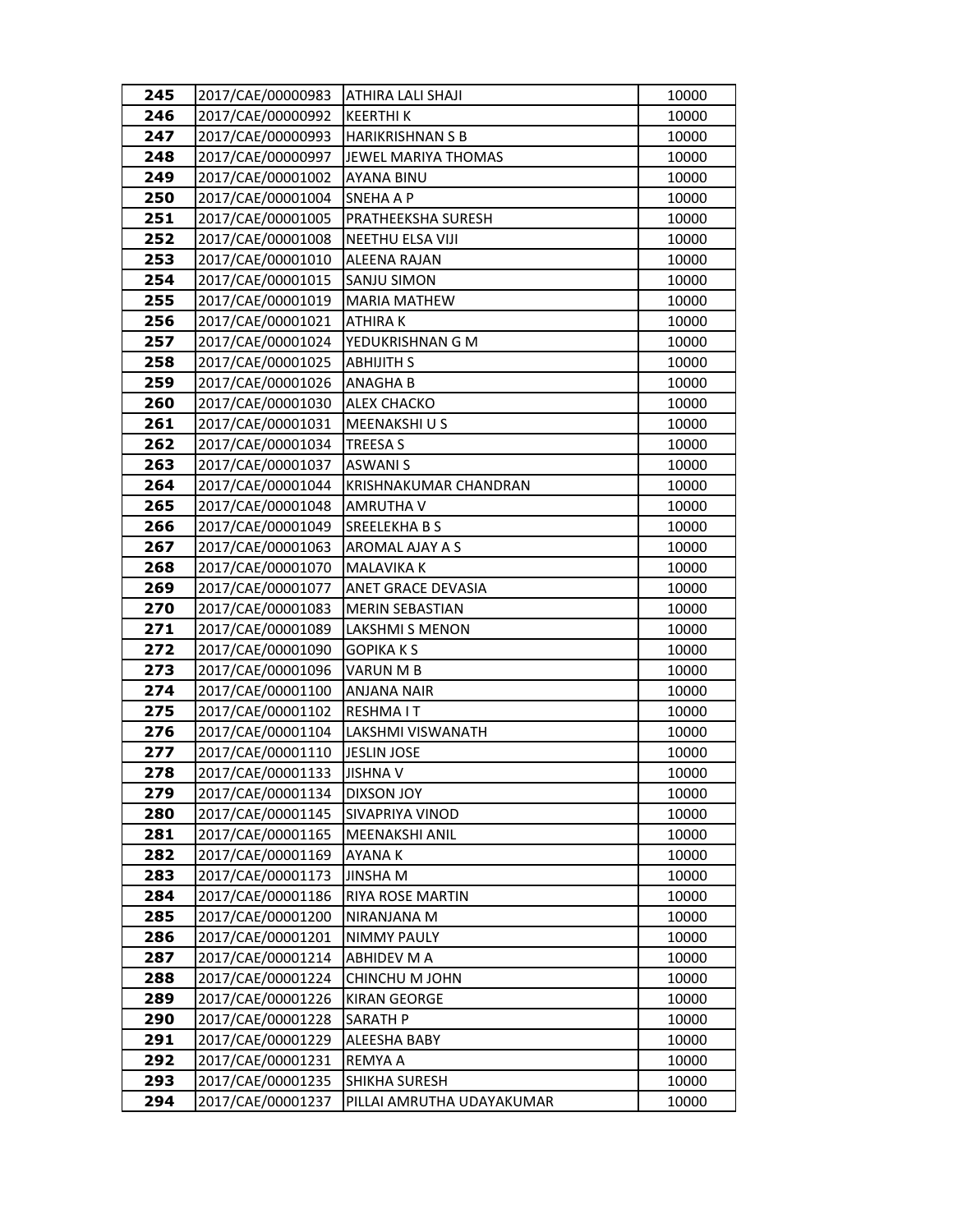| 295        | 2017/CAE/00001242                      | <b>MARIYA THOMAS</b>             | 10000          |
|------------|----------------------------------------|----------------------------------|----------------|
| 296        | 2017/CAE/00001247                      | <b>ASWIN P KURUP</b>             | 10000          |
| 297        | 2017/CAE/00001254                      | VIGHNESH C                       | 10000          |
| 298        | 2017/CAE/00001257                      | <b>ATHULK</b>                    | 10000          |
| 299        | 2017/CAE/00001268                      | AMALA PAUL C                     | 10000          |
| 300        | 2017/CAE/00001271                      | <b>MELBIN JAMES</b>              | 10000          |
| 301        | 2017/CAE/00001272                      | <b>VISHNU C</b>                  | 10000          |
| 302        | 2017/CAE/00001274                      | <b>ABHIJITH B</b>                | 10000          |
| 303        | 2017/CAE/00001280                      | <b>ABI JOSE</b>                  | 10000          |
| 304        | 2017/CAE/00001301                      | <b>ARYA GOPAL</b>                | 6000           |
| 305        | 2017/CAE/00001304                      | <b>YOL VOZINL</b>                | 10000          |
| 306        | 2017/CAE/00001305                      | <b>RIJO JOSE</b>                 | 10000          |
| 307        | 2017/CAE/00001307                      | <b>AMAL JOHN</b>                 | 10000          |
| 308        | 2017/CAE/00001309                      | <b>JITHIN SAJI</b>               | 10000          |
| 309        | 2017/CAE/00001311                      | <b>AJIN K VARGHESE</b>           | 10000          |
| 310        | 2017/CAE/00001314                      | SREEHARI P                       | 10000          |
| 311        | 2017/CAE/00001322                      | <b>ANSIKA PK</b>                 | 10000          |
| 312        | 2017/CAE/00001330                      | <b>FEMIN JOSEPH</b>              | 10000          |
| 313        | 2017/CAE/00001333                      | SANDRA ELIZABETH RONY            | 10000          |
| 314        | 2017/CAE/00001334                      | <b>ANJALI S NAIR</b>             | 10000          |
| 315        | 2017/CAE/00001342                      | SOORACHAND C G                   | 10000          |
| 316        | 2017/CAE/00001343                      | <b>TILSON EAPEN PHILIPOSE</b>    | 10000          |
| 317        | 2017/CAE/00001352                      | <b>GEORGE TK</b>                 | 10000          |
| 318        | 2017/CAE/00001355                      | SOORAJA C G                      | 10000          |
| 319        | 2017/CAE/00001362                      | JAYALEKSHMI                      | 10000          |
| 320        | 2017/CAE/00001374                      | SARANYA PU                       | 10000          |
| 321        | 2017/CAE/00001386                      | <b>GARGIKRISHNA V J</b>          | 10000          |
| 322        | 2017/CAE/00001399                      | REEMA ROSE RAJESH                | 10000          |
| 323        | 2017/CAE/00001402                      | LIYA TREESA SIBICHEN             | 10000          |
| 324        | 2017/CAE/00001406                      | <b>ADARSH R DANIEL</b>           | 10000          |
| 325        | 2017/CAE/00001416                      | LAKSHMY V NAIR                   | 10000          |
| 326        | 2017/CAE/00001419                      | AMALA ELEZABATH TOMY             | 10000          |
| 327        | 2017/CAE/00001422                      | <b>ANJALI JOY</b>                | 10000          |
| 328        | 2017/CAE/00001424                      | <b>KRIPAP</b>                    | 10000          |
| 329        | 2017/CAE/00001427                      | ANJALI KRISHNA                   | 10000          |
| 330        | 2017/CAE/00001438                      | ARUNIMA B                        | 10000          |
| 331        | 2017/CAE/00001446<br>2017/CAE/00001462 | ANITTA MARY JOSEPH               | 10000<br>10000 |
| 332<br>333 | 2017/CAE/00001512                      | ANJANA ANIL<br><b>SHAN SHAJI</b> | 8700           |
| 334        | 2017/CAE/00001519                      | <b>RAHULTP</b>                   | 10000          |
| 335        | 2017/CAE/00001528                      | SHRUTI MOHAN                     | 10000          |
| 336        | 2017/CAE/00001536                      | <b>SREELAKSHMIVK</b>             | 10000          |
| 337        | 2017/CAE/00001541                      | <b>AIBIN JOY</b>                 | 10000          |
| 338        | 2017/CAE/00001542                      | <b>SANDRA ANTONY</b>             | 10000          |
| 339        | 2017/CAE/00001546                      | SAI LEKSHMI V T                  | 10000          |
| 340        | 2017/CAE/00001549                      | <b>SWETHA FRANCIS</b>            | 10000          |
| 341        | 2017/CAE/00001550                      | ALPHONSE BAIJU                   | 10000          |
| 342        | 2017/CAE/00001556                      | <b>AGNAS BENSA</b>               | 10000          |
| 343        | 2017/CAE/00001562                      | SREENATH SANKAR                  | 10000          |
| 344        | 2017/CAE/00001565                      | <b>BETSY RACHEL REJI</b>         | 10000          |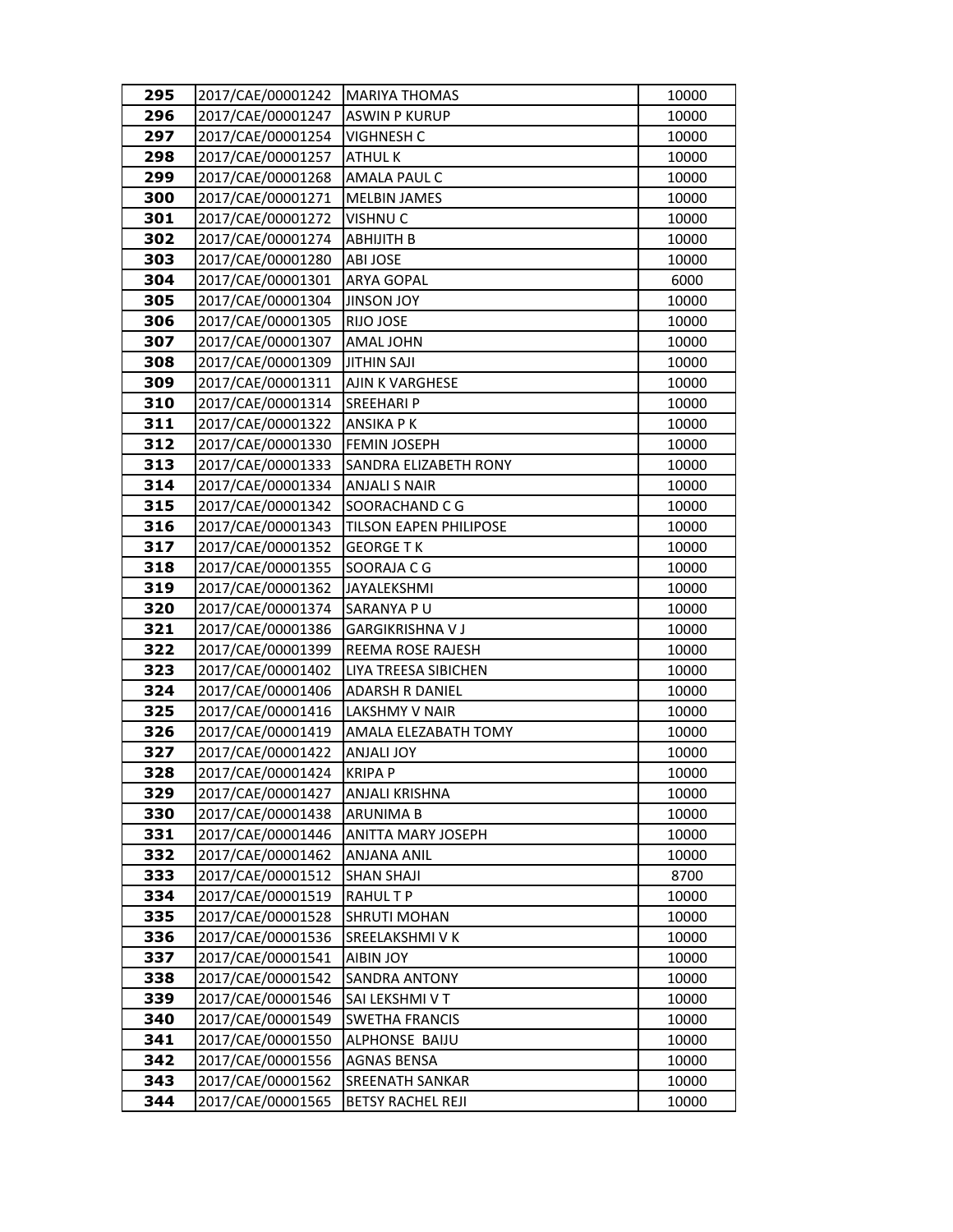| 345        | 2017/CAE/00001567                      | <b>ANNS TOM</b>                          | 10000        |
|------------|----------------------------------------|------------------------------------------|--------------|
| 346        | 2017/CAE/00001581                      | <b>KAVYA MURALI</b>                      | 10000        |
| 347        | 2017/CAE/00001583                      | <b>ABHIRAMI PS</b>                       | 10000        |
| 348        | 2017/CAE/00001585                      | <b>JINO JOSEPH</b>                       | 10000        |
| 349        | 2017/CAE/00001590                      | AKSHAY A                                 | 10000        |
| 350        | 2017/CAE/00001592                      | AKHILA ANNA THAMPI                       | 10000        |
| 351        | 2017/CAE/00001601                      | DIVYA WILLIAM                            | 10000        |
| 352        | 2017/CAE/00001605                      | <b>FEBA SAJI</b>                         | 10000        |
| 353        | 2017/CAE/00001617                      | <b>MAYA S KUMAR</b>                      | 10000        |
| 354        | 2017/CAE/00001629                      | <b>GRESHMA VARGHESE</b>                  | 10000        |
| 355        | 2017/CAE/00001632                      | KAILASNADH A                             | 10000        |
| 356        | 2017/CAE/00000001                      | <b>SUNISHA P NAIR</b>                    | 10000        |
| 357        | 2017/CAE/00000011                      | <b>UIOL ANNA</b>                         | 10000        |
| 358        | 2017/CAE/00000012                      | JEEVA GEORGE                             | 10000        |
| 359        | 2017/CAE/00000015                      | <b>ADITHYAN S</b>                        | 10000        |
| 360        | 2017/CAE/00000030                      | <b>MEGHA BABU</b>                        | 10000        |
| 361        | 2017/CAE/00000033                      | K S THOMAS VIJAY                         | 10000        |
| 362        | 2017/CAE/00000044                      | <b>AMRUTHA A</b>                         | 10000        |
| 363        | 2017/CAE/00000050                      | ARDRA RADHAKRISHNAN                      | 10000        |
| 364        | 2017/CAE/00000059                      | DONA MARIA SUNNY                         | 10000        |
| 365        | 2017/CAE/00000061                      | <b>JOEL SAJI CHACKO</b>                  | 10000        |
| 366        | 2017/CAE/00000065                      | PRAJEESH V                               | 10000        |
| 367        | 2017/CAE/00000066                      | <b>NIGHA PAUL</b>                        | 10000        |
| 368        | 2017/CAE/00000068                      | <b>JOSHNA JOSE</b>                       | 10000        |
| 369        | 2017/CAE/00000069                      | LEKSHMI R                                | 10000        |
| 370        | 2017/CAE/00000071                      | <b>BLESSY MARIYA</b>                     | 10000        |
| 371        | 2017/CAE/00000078                      | <b>TREESA THOMAS</b>                     | 10000        |
| 372        | 2017/CAE/00000084                      | <b>ALAN SHAJI</b>                        | 10000        |
| 373        | 2017/CAE/00000085                      | AJO ALEX                                 | 10000        |
| 374        | 2017/CAE/00000088                      | <b>SUSAN JOSHY</b>                       | 10000        |
| 375        | 2017/CAE/00000093                      | <b>JANCY JOSE</b>                        | 10000        |
| 376        | 2017/CAE/00000104                      | ANJU JACOB                               | 10000        |
| 377        | 2017/CAE/00000110                      | <b>JOSMY ABRAHAM</b>                     | 10000        |
| 378        | 2017/CAE/00000111                      | SREE SAIVG                               | 10000        |
| 379        | 2017/CAE/00000113                      | ANJANA RAMACHANDRAN                      | 10000        |
| 380        | 2017/CAE/00000152                      | RAISU ANN THOMAS                         | 10000        |
| 381<br>382 | 2017/CAE/00000154<br>2017/CAE/00000161 | <b>MARIA BIJU</b><br><b>ROSHAN M ROY</b> | 6250<br>5000 |
| 383        | 2017/CAE/00000162                      | <b>ALPHY JOSE</b>                        | 10000        |
| 384        | 2017/CAE/00000163                      | RON ALEX BINU                            | 10000        |
| 385        | 2017/CAE/00000171                      | DEVIKA P S                               | 10000        |
| 386        | 2017/CAE/00000174                      | <b>BILJA BIJU GEOPRGE</b>                | 10000        |
| 387        | 2017/CAE/00000179                      | ANN ROSE ANTO                            | 10000        |
| 388        | 2017/CAE/00000180                      | PRIYADHARSHINI SREEKUMAR                 | 10000        |
| 389        | 2017/CAE/00000193                      | <b>AMALA VARGHESE</b>                    | 10000        |
| 390        | 2017/CAE/00000194                      | JIBI JOSEPH                              | 10000        |
| 391        | 2017/CAE/00000195                      | ADARSH M M                               | 10000        |
| 392        | 2017/CAE/00000201                      | <b>NEENU JOSE</b>                        | 10000        |
| 393        | 2017/CAE/00000204                      | SREEVALSAN K                             | 10000        |
| 394        | 2017/CAE/00000209                      | DEVASREE JAYARAJ                         | 10000        |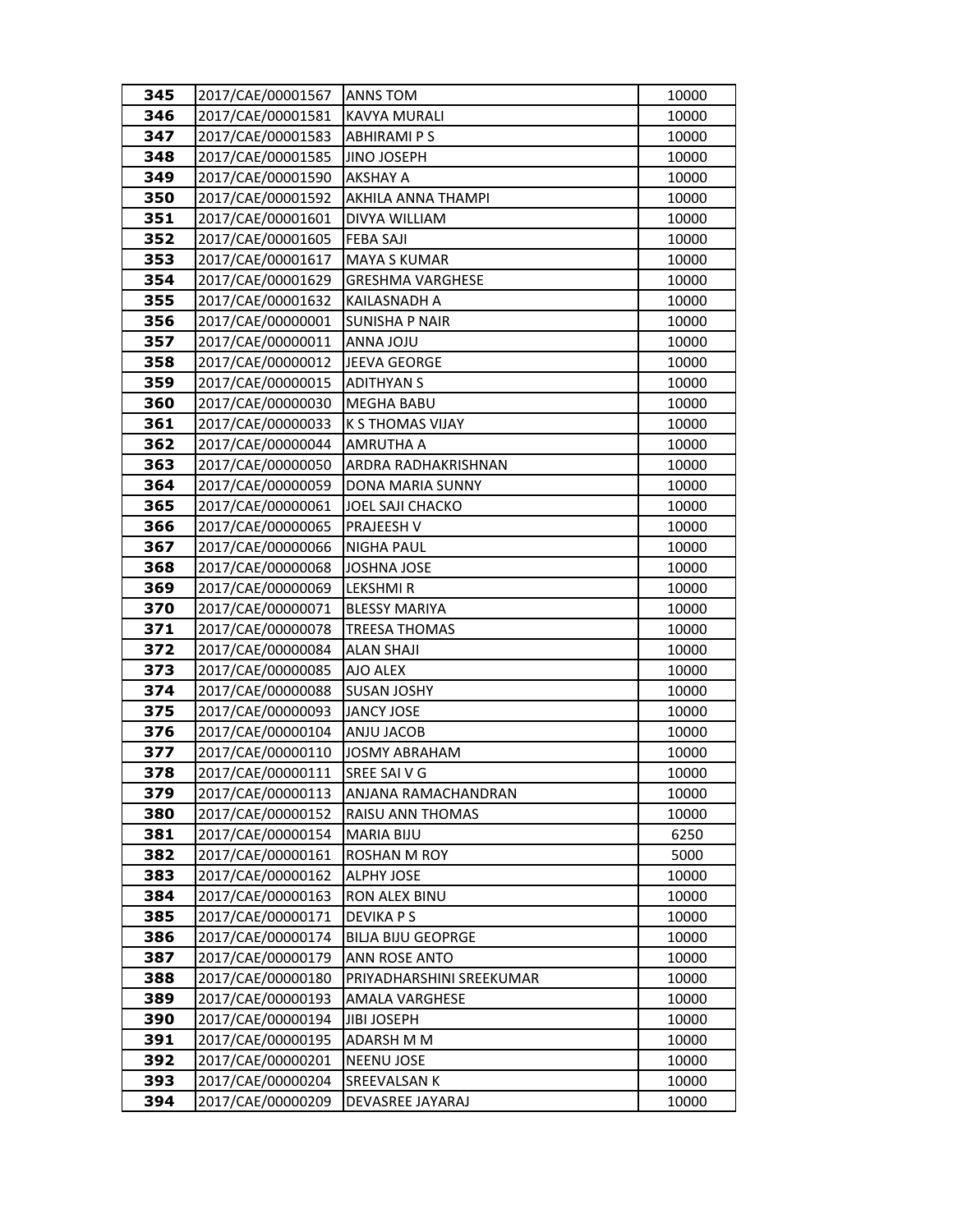| 395 | 2017/CAE/00000217 | <b>BINO S KUMAR</b>         | 10000 |
|-----|-------------------|-----------------------------|-------|
| 396 | 2017/CAE/00000236 | FREDDY JOSEPH BABY          | 10000 |
| 397 | 2017/CAE/00000243 | AISWARYA RAJEEV             | 10000 |
| 398 | 2017/CAE/00000247 | <b>TREESA MARIYA</b>        | 10000 |
| 399 | 2017/CAE/00000249 | <b>SREERAGPK</b>            | 10000 |
| 400 | 2017/CAE/00000267 | <b>CHRISTO JOSE P</b>       | 10000 |
| 401 | 2017/CAE/00000269 | MILNA MANOJ                 | 10000 |
| 402 | 2017/CAE/00000278 | <b>SANDHRAP</b>             | 10000 |
| 403 | 2017/CAE/00000279 | <b>ARYA GIREESH</b>         | 10000 |
| 404 | 2017/CAE/00000286 | DEVIKA P P                  | 10000 |
| 405 | 2017/CAE/00000292 | <b>KRISHNAPRIYA A</b>       | 10000 |
| 406 | 2017/CAE/00000301 | DONA SAMUEL                 | 10000 |
| 407 | 2017/CAE/00000311 | RESHMA M PILLAI             | 10000 |
| 408 | 2017/CAE/00000312 | <b>JOBIN JAMES</b>          | 10000 |
| 409 | 2017/CAE/00000317 | <b>KSHAMA G DEV</b>         | 10000 |
| 410 | 2017/CAE/00000346 | AMAL RAJ A                  | 10000 |
| 411 | 2017/CAE/00000348 | AMRITHA G                   | 10000 |
| 412 | 2017/CAE/00000352 | <b>JESNA K JOHNSON</b>      | 10000 |
| 413 | 2017/CAE/00000359 | ASAMS M P                   | 10000 |
| 414 | 2017/CAE/00000365 | <b>ANISHATJ</b>             | 10000 |
| 415 | 2017/CAE/00000366 | LIZBETH K JIM               | 10000 |
| 416 | 2017/CAE/00000367 | <b>JENNA SIJU</b>           | 10000 |
| 417 | 2017/CAE/00000370 | <b>ASWATHI S KUMAR</b>      | 10000 |
| 418 | 2017/CAE/00000376 | <b>KRIPA JS</b>             | 10000 |
| 419 | 2017/CAE/00000378 | <b>MANEESHA SAJAN</b>       | 10000 |
| 420 | 2017/CAE/00000385 | <b>ABY PAUL</b>             | 10000 |
| 421 | 2017/CAE/00000387 | <b>ABHINAV V</b>            | 10000 |
| 422 | 2017/CAE/00000394 | <b>ALEN KURIAKOSE</b>       | 10000 |
| 423 | 2017/CAE/00000412 | <b>ASHISH JAMES</b>         | 10000 |
| 424 | 2017/CAE/00000425 | ANITTA MERIN GEORGE         | 10000 |
| 425 | 2017/CAE/00000426 | <b>ALBIN VARGHESE</b>       | 10000 |
| 426 | 2017/CAE/00000430 | <b>BASIL VARGHESE</b>       | 10000 |
| 427 | 2017/CAE/00000432 | SONU CHACKO                 | 10000 |
| 428 | 2017/CAE/00000433 | ANUJA S                     | 10000 |
| 429 | 2017/CAE/00000435 | ELSA MARIYA FRANCIS         | 10000 |
| 430 | 2017/CAE/00000439 | ANAKHA MT                   | 10000 |
| 431 | 2017/CAE/00000441 | CHINCHU JAYAKUMAR           | 10000 |
| 432 | 2017/CAE/00000445 | <b>JESWIN JOY</b>           | 10000 |
| 433 | 2017/CAE/00000446 | NIMYA TI                    | 10000 |
| 434 | 2017/CAE/00000447 | SANTHANA GEORGE             | 10000 |
| 435 | 2017/CAE/00000460 | <b>ANTONY THOMAS PUTHEN</b> | 10000 |
| 436 | 2017/CAE/00000462 | GOVIND BHAT D               | 10000 |
| 437 | 2017/CAE/00000470 | <b>ALAN T THOMAS</b>        | 10000 |
| 438 | 2017/CAE/00000471 | <b>BINIYAK</b>              | 10000 |
| 439 | 2017/CAE/00000473 | ANGEL JOSEPH                | 10000 |
| 440 | 2017/CAE/00000492 | ALAN JOSE                   | 10000 |
| 441 | 2017/CAE/00000498 | ANAKHA RAJU                 | 10000 |
| 442 | 2017/CAE/00000514 | UMESHKUMAR P M              | 10000 |
| 443 | 2017/CAE/00000515 | <b>BINO BENNY</b>           | 10000 |
| 444 | 2017/CAE/00000526 | SAJIN RAJAN                 | 10000 |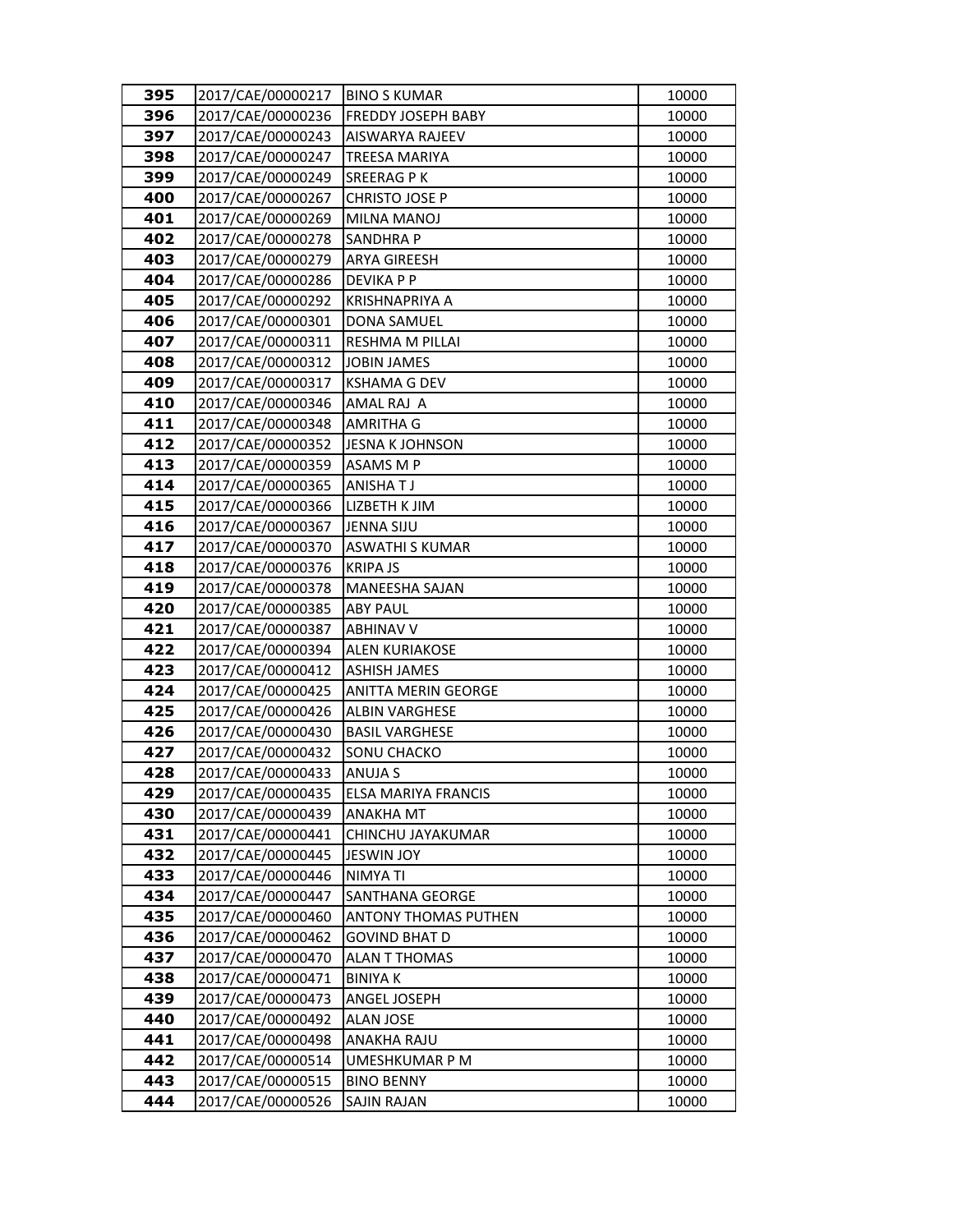| 445 | 2017/CAE/00000546 | <b>CHANDNI CHANDRAN</b>   | 10000 |
|-----|-------------------|---------------------------|-------|
| 446 | 2017/CAE/00000547 | <b>SUJITH VI</b>          | 10000 |
| 447 | 2017/CAE/00000552 | <b>JESLY ANN JIJI</b>     | 10000 |
| 448 | 2017/CAE/00000554 | <b>SARANYA S</b>          | 10000 |
| 449 | 2017/CAE/00000558 | ANUSHKA KRISHNA U U       | 10000 |
| 450 | 2017/CAE/00000561 | P U ALAKA                 | 10000 |
| 451 | 2017/CAE/00000563 | ANGEL ANNA JOSHY          | 10000 |
| 452 | 2017/CAE/00000564 | <b>HARISREE A</b>         | 10000 |
| 453 | 2017/CAE/00000571 | SANKARI A M               | 10000 |
| 454 | 2017/CAE/00000581 | <b>ASHISH ALEXANDER</b>   | 10000 |
| 455 | 2017/CAE/00000591 | SREEGANGA J               | 10000 |
| 456 | 2017/CAE/00000592 | <b>AMALA MATHEW</b>       | 10000 |
| 457 | 2017/CAE/00000594 | ANCHU ANNA SHAKES         | 10000 |
| 458 | 2017/CAE/00000595 | SHYAMA P                  | 10000 |
| 459 | 2017/CAE/00000596 | KRISHNA PRIYA R           | 10000 |
| 460 | 2017/CAE/00000605 | MERIN MARIYA JOLLY        | 10000 |
| 461 | 2017/CAE/00000610 | NIMA JOSE                 | 10000 |
| 462 | 2017/CAE/00000614 | <b>STENNY ROY</b>         | 10000 |
| 463 | 2017/CAE/00000631 | <b>KRISHNAPRIYA K</b>     | 5000  |
| 464 | 2017/CAE/00000635 | <b>AKSHAYA P</b>          | 10000 |
| 465 | 2017/CAE/00000644 | ATHIRA T                  | 10000 |
| 466 | 2017/CAE/00000663 | <b>NIDHIN P</b>           | 10000 |
| 467 | 2017/CAE/00000664 | <b>SIJO JOHN</b>          | 10000 |
| 468 | 2017/CAE/00000665 | <b>ABHILASHA WILSON</b>   | 10000 |
| 469 | 2017/CAE/00000668 | <b>KOMBAN SUNNY JOHN</b>  | 10000 |
| 470 | 2017/CAE/00000671 | A S VAISHNAVI             | 10000 |
| 471 | 2017/CAE/00000679 | ROSHIN MARY OOMMEN        | 10000 |
| 472 | 2017/CAE/00000685 | <b>DEVIKA NAIR</b>        | 10000 |
| 473 | 2017/CAE/00000686 | <b>JOYAL GEORGE</b>       | 10000 |
| 474 | 2017/CAE/00000699 | <b>AKSHAY MANOJ</b>       | 10000 |
| 475 | 2017/CAE/00000723 | ANSON ANTO K              | 10000 |
| 476 | 2017/CAE/00000725 | <b>ASHITHA THOMAS</b>     | 10000 |
| 477 | 2017/CAE/00000731 | <b>EMI SUSAN VARGHESE</b> | 10000 |
| 478 | 2017/CAE/00000735 | MEENU G                   | 10000 |
| 479 | 2017/CAE/00000739 | <b>BASIL MATHEW</b>       | 10000 |
| 480 | 2017/CAE/00000757 | ARYA NARAYANAN            | 10000 |
| 481 | 2017/CAE/00000758 | SWATHY SANTHOSH           | 10000 |
| 482 | 2017/CAE/00000769 | VAISHNAVI M VIJAY         | 10000 |
| 483 | 2017/CAE/00000771 | HARIKRISHNAN V            | 10000 |
| 484 | 2017/CAE/00000774 | SHILPA J S                | 10000 |
| 485 | 2017/CAE/00000779 | <b>BOBY MARIA JOSEPH</b>  | 10000 |
| 486 | 2017/CAE/00000795 | GOPIKA V P                | 10000 |
| 487 | 2017/CAE/00000797 | PRAISE ALEX               | 10000 |
| 488 | 2017/CAE/00000798 | AMELIAH SUSAN BIJU        | 10000 |
| 489 | 2017/CAE/00000800 | <b>JITHU RAJ</b>          | 10000 |
| 490 | 2017/CAE/00000802 | <b>ANUSREE SREEJITH</b>   | 10000 |
| 491 | 2017/CAE/00000807 | AKASH DEV G D             | 10000 |
| 492 | 2017/CAE/00000808 | <b>ANJU ROY</b>           | 10000 |
| 493 | 2017/CAE/00000819 | AKHIL BALAKRISHNAN        | 10000 |
| 494 | 2017/CAE/00000827 | SAURAV PURUSHOTHAMAN      | 10000 |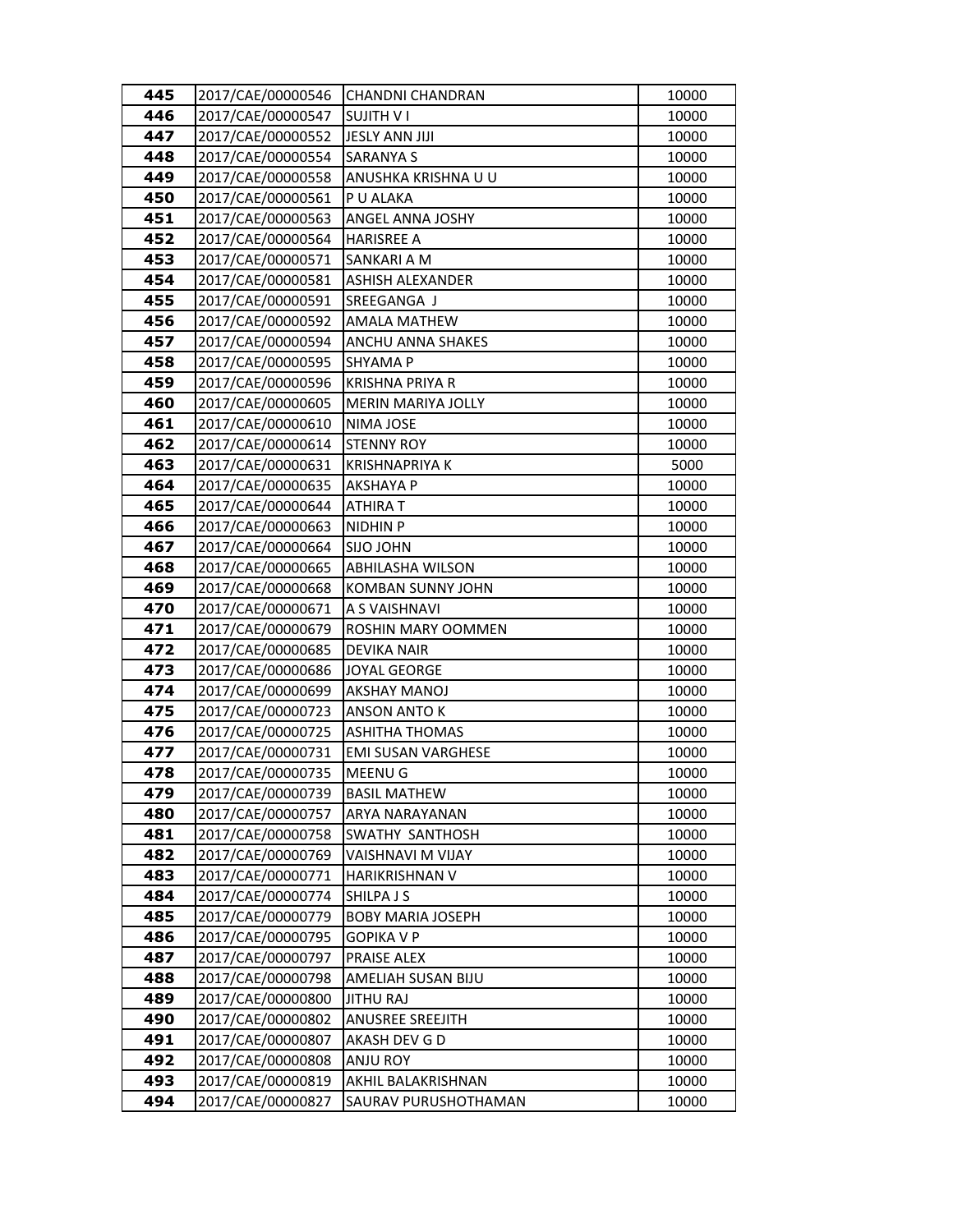| 495        | 2017/CAE/00000829                      | ALAIN V JOSEPH                          | 10000          |
|------------|----------------------------------------|-----------------------------------------|----------------|
| 496        | 2017/CAE/00000830                      | POOJA PRASAD                            | 10000          |
| 497        | 2017/CAE/00000832                      | <b>JACKSON RAJU</b>                     | 10000          |
| 498        | 2017/CAE/00000833                      | <b>REVATHY S</b>                        | 10000          |
| 499        | 2017/CAE/00000836                      | JESTIN P JOHNSON                        | 10000          |
| 500        | 2017/CAE/00000847                      | SHEETHAL SANTHOSH                       | 10000          |
| 501        | 2017/CAE/00000858                      | ELIZABETH PAUL                          | 10000          |
| 502        | 2017/CAE/00000864                      | JOMOL MONACHAN                          | 10000          |
| 503        | 2017/CAE/00000866                      | <b>ASWATHIK</b>                         | 10000          |
| 504        | 2017/CAE/00000870                      | KAVYA RAVINDRAN                         | 10000          |
| 505        | 2017/CAE/00000872                      | SANGEETHA RAJENDRAN                     | 10000          |
| 506        | 2017/CAE/00000879                      | <b>BIBIN THOMAS A</b>                   | 10000          |
| 507        | 2017/CAE/00000883                      | <b>GRINCE VARGHESE</b>                  | 10000          |
| 508        | 2017/CAE/00000884                      | SOUMYA JACOB                            | 10000          |
| 509        | 2017/CAE/00000894                      | <b>JITHIN C JACOB</b>                   | 10000          |
| 510        | 2017/CAE/00000899                      | <b>JESMI JAISON</b>                     | 10000          |
| 511        | 2017/CAE/00000908                      | <b>BALAGOPAL M DAS</b>                  | 10000          |
| 512        | 2017/CAE/00000909                      | SREERAJ VISWANATHAN                     | 10000          |
| 513        | 2017/CAE/00000910                      | <b>ALWIN JIBY</b>                       | 10000          |
| 514        | 2017/CAE/00000916                      | <b>BHAVYA AK</b>                        | 10000          |
| 515        | 2017/CAE/00000920                      | <b>ADITHYAN S</b>                       | 10000          |
| 516        | 2017/CAE/00000928                      | <b>KARTHIK SURESH</b>                   | 5750           |
| 517        | 2017/CAE/00000933                      | ANU ANTU MENACHERY                      | 10000          |
| 518        | 2017/CAE/00000941                      | <b>JOYS K MATHEW</b>                    | 10000          |
| 519        | 2017/CAE/00000943                      | <b>EVELIN PAULSON</b>                   | 10000          |
| 520        | 2017/CAE/00000947                      | <b>CHITHRA S</b>                        | 10000          |
| 521        | 2017/CAE/00000952                      | <b>RADHIKA P</b>                        | 10000          |
| 522        | 2017/CAE/00000966                      | <b>NISHA SANKAR</b>                     | 10000          |
| 523        | 2017/CAE/00000968                      | YADHUKRISHNAN PS                        | 10000          |
| 524        | 2017/CAE/00000982                      | ANN MARY VARKEY                         | 10000          |
| 525        | 2017/CAE/00000985                      | DONA GEORGE                             | 10000          |
| 526        | 2017/CAE/00000988                      | <b>ALAN ANTONY</b>                      | 10000          |
| 527        | 2017/CAE/00001003                      | <b>ANJALI E</b>                         | 10000          |
| 528        | 2017/CAE/00001006                      | PRAVEENA B NIR                          | 10000          |
| 529        | 2017/CAE/00001017<br>2017/CAE/00001020 | <b>ASWIN S</b>                          | 10000          |
| 530<br>531 | 2017/CAE/00001023                      | <b>MERIN JAMES</b><br><b>ATHIRA E R</b> | 10000<br>10000 |
| 532        | 2017/CAE/00001028                      | ANN MARY JOFAL                          | 10000          |
| 533        | 2017/CAE/00001032                      | <b>NEETHU C RAJ</b>                     | 10000          |
| 534        | 2017/CAE/00001039                      | <b>KARTHIK V</b>                        | 10000          |
| 535        | 2017/CAE/00001046                      | <b>RARJUN</b>                           | 10000          |
| 536        | 2017/CAE/00001055                      | PRATHEESH A P                           | 10000          |
| 537        | 2017/CAE/00001057                      | <b>HARITHAK</b>                         | 10000          |
| 538        | 2017/CAE/00001058                      | <b>KAVYA K V</b>                        | 10000          |
| 539        | 2017/CAE/00001065                      | <b>ABINANDH JOY</b>                     | 10000          |
| 540        | 2017/CAE/00001071                      | <b>JISA RAICHEL MATHEW</b>              | 10000          |
| 541        | 2017/CAE/00001073                      | AKSHARA S CHANDRAN                      | 10000          |
| 542        | 2017/CAE/00001078                      | ANUJA JOSE                              | 10000          |
| 543        | 2017/CAE/00001098                      | <b>KESAVANATH SREEKUMAR K</b>           | 10000          |
| 544        | 2017/CAE/00001111                      | <b>KEVIN GEORGE THOMAS</b>              | 10000          |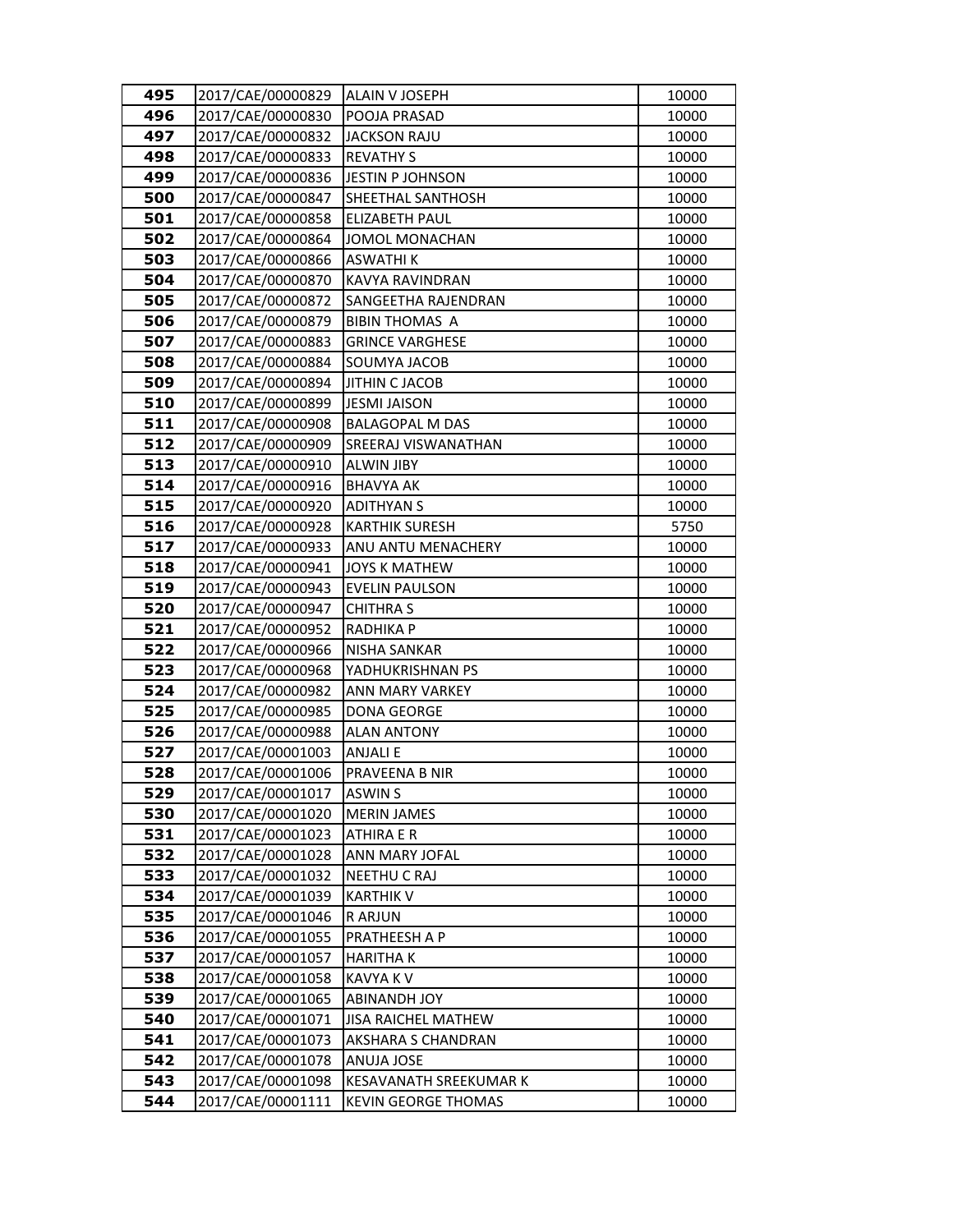| 545        | 2017/CAE/00001116                      | SHERAMOL ANTONY                        | 10000          |
|------------|----------------------------------------|----------------------------------------|----------------|
| 546        | 2017/CAE/00001118                      | SREELAKSHMI P                          | 10000          |
| 547        | 2017/CAE/00001128                      | KADICHEENI ELSA PAUL                   | 10000          |
| 548        | 2017/CAE/00001141                      | <b>NIKHIL T DAS</b>                    | 10000          |
| 549        | 2017/CAE/00001150                      | <b>ANJANA S</b>                        | 10000          |
| 550        | 2017/CAE/00001153                      | RIYA JOSEPH                            | 10000          |
| 551        | 2017/CAE/00001154                      | ROSY JOSEPH                            | 10000          |
| 552        | 2017/CAE/00001159                      | <b>SHALAT JACOB</b>                    | 10000          |
| 553        | 2017/CAE/00001166                      | CHRISTEENA JOSEPH                      | 10000          |
| 554        | 2017/CAE/00001167                      | AKSHAYA B                              | 10000          |
| 555        | 2017/CAE/00001176                      | <b>DEVIKA S</b>                        | 10000          |
| 556        | 2017/CAE/00001182                      | VARADA G                               | 10000          |
| 557        | 2017/CAE/00001190                      | <b>GRIGORY MATHEW</b>                  | 10000          |
| 558        | 2017/CAE/00001205                      | LAKSHMI SATHYAKUMAR                    | 10000          |
| 559        | 2017/CAE/00001230                      | <b>TINJU SUNNY</b>                     | 10000          |
| 560        | 2017/CAE/00001244                      | <b>BINDU VINCENT</b>                   | 10000          |
| 561        | 2017/CAE/00001261                      | <b>ADARSH ROHIN V</b>                  | 10000          |
| 562        | 2017/CAE/00001264                      | SREE LEKSHMY V S                       | 10000          |
| 563        | 2017/CAE/00001269                      | <b>JESTIN KJ</b>                       | 10000          |
| 564        | 2017/CAE/00001270                      | ATHULYA PRAKASH                        | 10000          |
| 565        | 2017/CAE/00001283                      | APARNA JESS CYRIAC                     | 10000          |
| 566        | 2017/CAE/00001292                      | <b>JOYAL JOHN</b>                      | 10000          |
| 567        | 2017/CAE/00001297                      | <b>VIVEK NARAYANAN K</b>               | 10000          |
| 568        | 2017/CAE/00001299                      | <b>GAURI SANKAR G</b>                  | 10000          |
| 569        | 2017/CAE/00001302                      | SHILPA SHIBY                           | 10000          |
| 570        | 2017/CAE/00001313                      | ANJU C                                 | 10000          |
| 571        | 2017/CAE/00001326                      | AISWARYA MADHU                         | 10000          |
| 572        | 2017/CAE/00001340                      | MATHEW T NEERAKKAL                     | 10000          |
| 573        | 2017/CAE/00001345                      | AISWARYA C                             | 10000          |
| 574        | 2017/CAE/00001346                      | <b>BREEMA ALIAS</b>                    | 10000          |
| 575        | 2017/CAE/00001363                      | <b>OLIVIYA REGI</b>                    | 10000          |
| 576        | 2017/CAE/00001368                      | <b>VAISAKH K</b>                       | 10000          |
| 577        | 2017/CAE/00001372                      | LIBINA JOSEPH                          | 10000          |
| 578        | 2017/CAE/00001375<br>2017/CAE/00001381 | AMAL KRISHNA NAIR                      | 10000          |
| 579<br>580 | 2017/CAE/00001387                      | <b>KARTHIK B C</b>                     | 10000          |
| 581        | 2017/CAE/00001400                      | <b>NITHIN NAIRM</b><br>ALENT SEBASTIAN | 10000<br>10000 |
| 582        | 2017/CAE/00001404                      | ANGEL SAJIMON                          | 10000          |
| 583        | 2017/CAE/00001409                      | <b>ATHUL SIBY</b>                      | 10000          |
| 584        | 2017/CAE/00001412                      | <b>BINAL P BABY</b>                    | 10000          |
| 585        | 2017/CAE/00001439                      | UNNIKRISHNAN R                         | 10000          |
| 586        | 2017/CAE/00001442                      | SANJAY S KUMAR                         | 10000          |
| 587        | 2017/CAE/00001452                      | <b>JASSAL MATHEW</b>                   | 10000          |
| 588        | 2017/CAE/00001454                      | <b>JIPSA TOMY</b>                      | 10000          |
| 589        | 2017/CAE/00001455                      | SONAMOL JOSEPH                         | 10000          |
| 590        | 2017/CAE/00001456                      | AKHILA JAYADEVAN                       | 10000          |
| 591        | 2017/CAE/00001492                      | <b>BLESSY B</b>                        | 10000          |
| 592        | 2017/CAE/00001495                      | REBEKHA GEORGE                         | 10000          |
| 593        | 2017/CAE/00001503                      | ATHIRA THOMAS                          | 10000          |
| 594        | 2017/CAE/00001504                      | MEGHNA G E                             | 10000          |